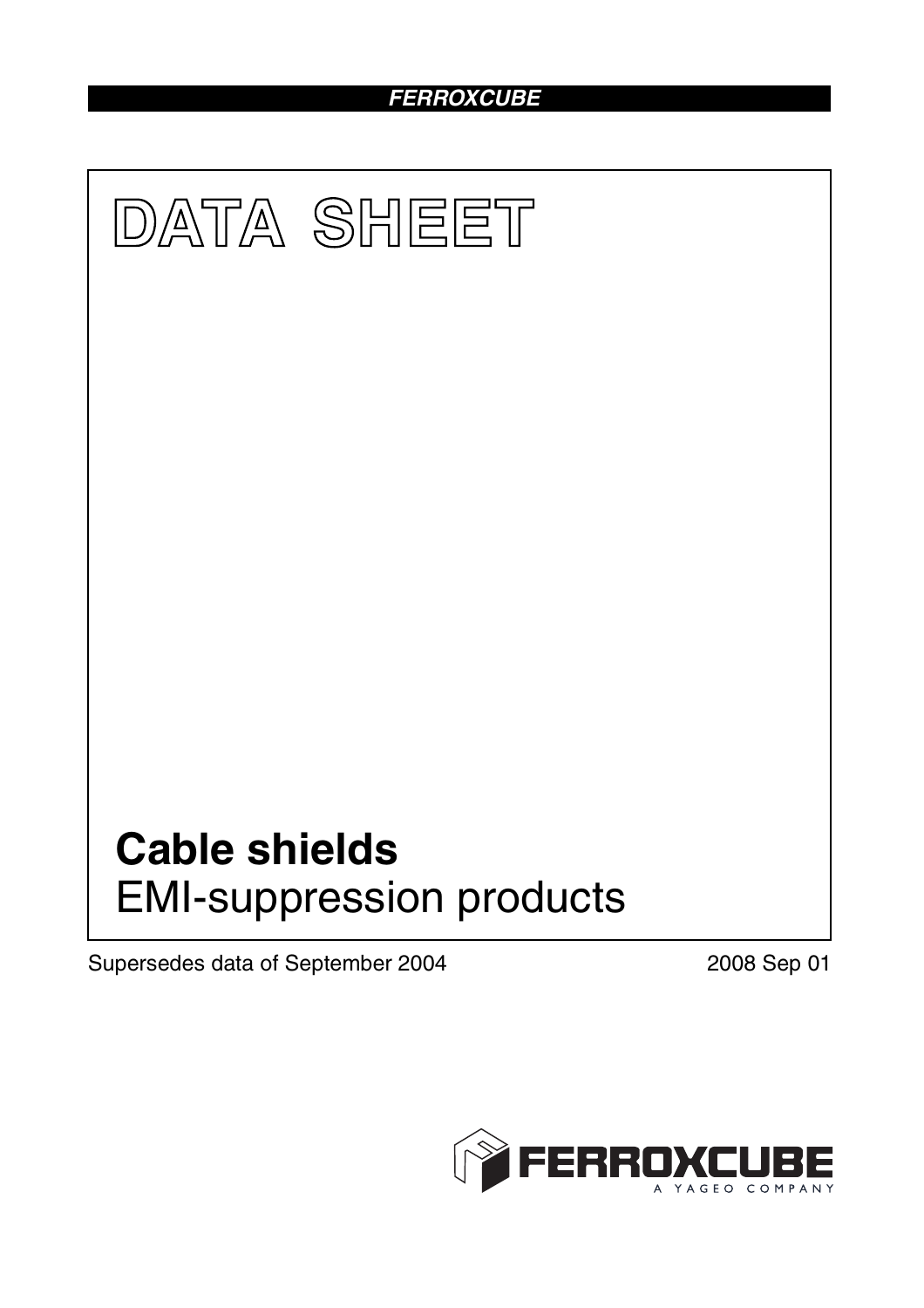# EMI-suppression products Cable shields

## **CABLE SHIELDS FOR EMI-SUPPRESSION**

### **Tubular cable shields**



| Table 1 |  |  | Type numbers, dimensions and parameters; see Fig.1 |
|---------|--|--|----------------------------------------------------|
|---------|--|--|----------------------------------------------------|

|                           |                  | <b>DIMENSIONS</b> | $ Z_{typ} ^{(1)} (\Omega)$ at |               |                |
|---------------------------|------------------|-------------------|-------------------------------|---------------|----------------|
| <b>TYPE NUMBER</b>        | D                | d                 | L                             | <b>25 MHz</b> | <b>100 MHz</b> |
| CST7.8/5.3/9.8-3S4<br>des | $7.8 \pm 0.2$    | $5.3 + 0.3$       | $9.8 \pm 0.2$                 | 33            | 50             |
| CST8/5.3/10-3S4<br>des    | $8 - 0.4$        | $5.3 + 0.3$       | $10 - 0.4$                    | $36^{(2)}$    | 50             |
| CST8.3/3.5/10-3S4<br>des  | $8.3 - 0.4$      | $3.5 + 0.3$       | $10 - 0.6$                    | 70            | 96             |
| CST9.5/4.8/4.8-4S2<br>des | $9.5 \pm 0.25$   | $4.75 \pm 0.25$   | $4.8 \pm 0.2$                 | 18            | 35             |
| CST9.5/4.8/6.4-4S2<br>des | $9.5 \pm 0.25$   | $4.75 \pm 0.25$   | $6.35 + 0.35$                 | 23            | 50             |
| CST9.5/4.8/9.5-4S2<br>des | $9.5 \pm 0.25$   | $4.75 \pm 0.15$   | $9.5 \pm 0.3$                 | 40            | 70             |
| CST9.5/4.8/10-4S2<br>des  | $9.5 \pm 0.25$   | $4.75 \pm 0.15$   | $10.4 \pm 0.25$               | 53            | 80             |
| CST9.5/4.8/13-4S2<br>des  | $9.5 \pm 0.25$   | $4.75 \pm 0.15$   | $12.7 \pm 0.5$                | 60            | 95             |
| CST9.5/4.8/19-4S2<br>des  | $9.5 \pm 0.25$   | $4.75 \pm 0.15$   | 19.05 $\pm$ 0.7               | 100           | 145            |
| CST9.5/5.1/15-3S4<br>des  | $9.5 \pm 0.3$    | $5.1 \pm 0.15$    | $14.5 \pm 0.45$               | 66            | 110            |
| CST9.5/5.1/15-4S2<br>des  | $9.5 \pm 0.3$    | $5.1 \pm 0.15$    | $14.5 \pm 0.45$               | 66            | 110            |
| CST9.7/5/5.1-4S2<br>des   | $9.65 \pm 0.25$  | $5 \pm 0.2$       | $5.05 - 0.45$                 | 26            | 43             |
| CST14/6.4/5.3-4S2<br>des  | $14.3 \pm 0.45$  | $6.35 \pm 0.25$   | $5.3 - 0.45$                  | 35            | 60             |
| CST14/6.4/10-4S2<br>des   | $14.3 \pm 0.45$  | $6.35 \pm 0.25$   | 10.1 $\pm$ 0.4                | 70            | 105            |
| CST14/6.4/14-4S2<br>des   | $14.3 \pm 0.45$  | $6.35 + 0.25$     | $13.8 \pm 0.4$                | 90            | 150            |
| CST14/6.4/15-4S2<br>des   | $14.3 \pm 0.45$  | $6.35 + 0.25$     | $15 \pm 0.45$                 | 100           | 170            |
| CST14/6.4/29-4S2<br>des   | $14.3 \pm 0.45$  | $6.35 + 0.25$     | $28.6 \pm 0.75$               | 170           | 250            |
| CST14/7.3/29-4S2<br>des   | $14.3 \pm 0.45$  | $7.25 \pm 0.15$   | $28.6 \pm 0.75$               | 143           | 215            |
| CST16/7.9/14-4S2<br>des   | $16.25 - 0.75$   | $7.9 \pm 0.25$    | $14.3 \pm 0.35$               | 70            | 113            |
| CST16/7.9/29-4S2<br>des   | $16.25 - 0.75$   | $7.9 \pm 0.25$    | $28.6 \pm 0.75$               | 130           | 213            |
| CST17/9.5/13-3S4<br>des   | $17.45 \pm 0.35$ | $9.53 + 0.25$     | $12.7 \pm 0.5$                | 55            | 90             |
| CST17/9.5/13-4S2<br>des   | $17.45 \pm 0.4$  | $9.5 \pm 0.25$    | $12.7 \pm 0.5$                | 55            | 88             |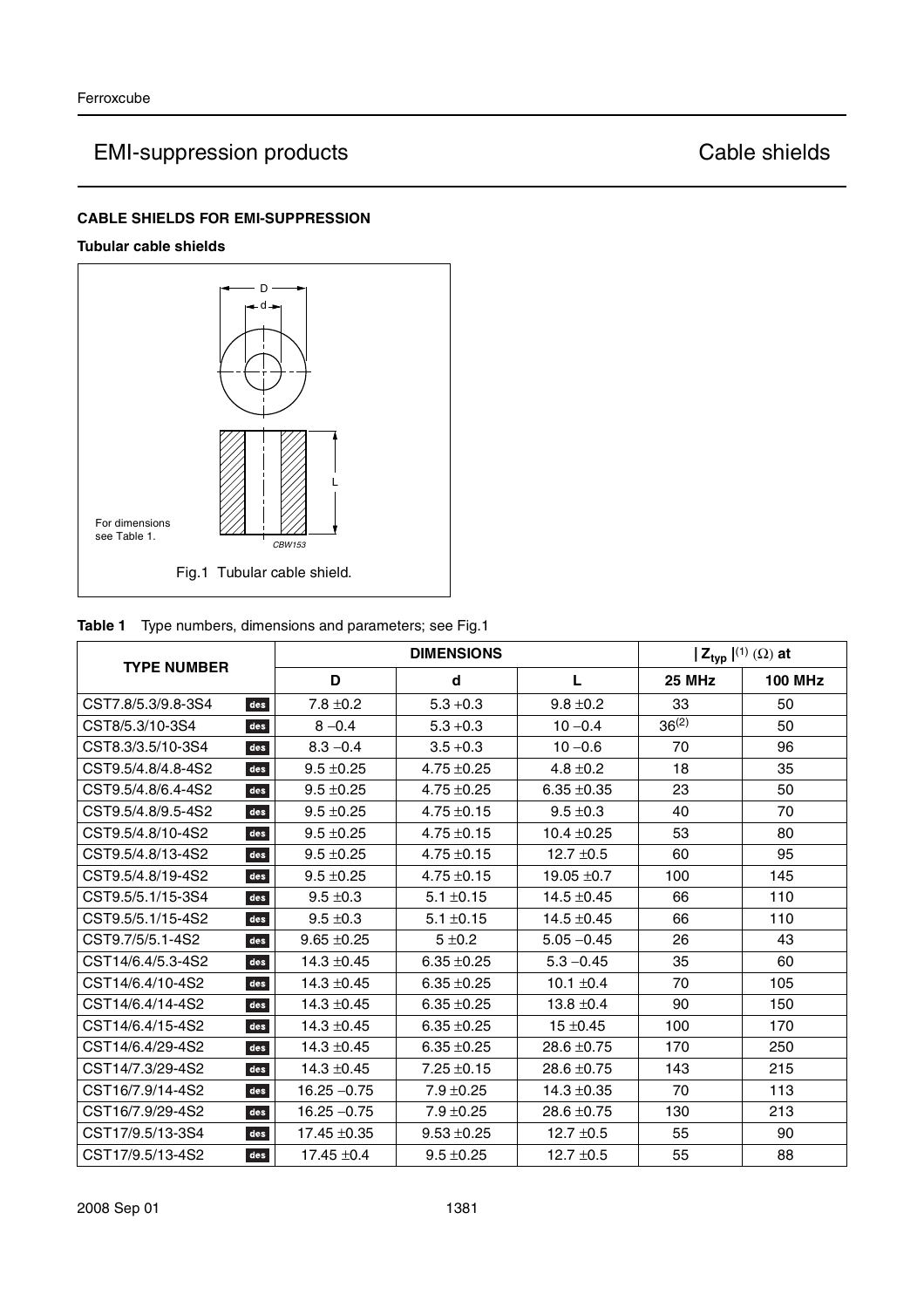| <b>TYPE NUMBER</b>      |                  | <b>DIMENSIONS</b> | $ Z_{typ} ^{(1)} (\Omega)$ at |               |                |
|-------------------------|------------------|-------------------|-------------------------------|---------------|----------------|
|                         | D                | d                 |                               | <b>25 MHz</b> | <b>100 MHz</b> |
| CST17/9.5/29-3S4<br>des | 17.45 ±0.35      | $9.53 + 0.25$     | $28.55 \pm 0.75$              | 125           | 200            |
| CST17/9.5/29-4S2<br>des | $17.45 \pm 0.35$ | $9.53 + 0.25$     | $28.55 \pm 0.75$              | 125           | 250            |
| CST17/11/60-3S4<br>des  | $17.2 - 1.2$     | 11 $±0.5$         | $60 - 2.5$                    | 200           | 320            |
| CST19/10/15-4S2<br>des  | $19 - 0.65$      | $10.15 \pm 0.25$  | $14.65 - 0.75$                | 70            | 110            |
| CST19/10/29-4S2<br>des  | $19 - 0.65$      | $10.15 \pm 0.25$  | $28.6 + 0.75$                 | 128           | 196            |
| CST19/11/12-3S4<br>des  | $19 + 0.4$       | $10.6 \pm 0.3$    | 11.5 $\pm$ 0.4                | 50            | 75             |
| CST26/13/21-4S2<br>des  | $25.9 + 0.75$    | $12.8 \pm 0.25$   | $21.3 \pm 0.5$                | 110           | 180            |
| CST26/13/29-4S2<br>des  | $25.9 + 0.75$    | $12.8 \pm 0.25$   | $28.6 \pm 0.8$                | 145           | 225            |
| CST29/19/7.5-4S2<br>des | $29 + 0.75$      | $19 + 0.5$        | $7.5 \pm 0.25$                | 28            | 47             |

## **Note**

1. Minimum guaranteed impedance is  $|Z|_{\text{typ}}$  –20%.

2. At 30 MHz.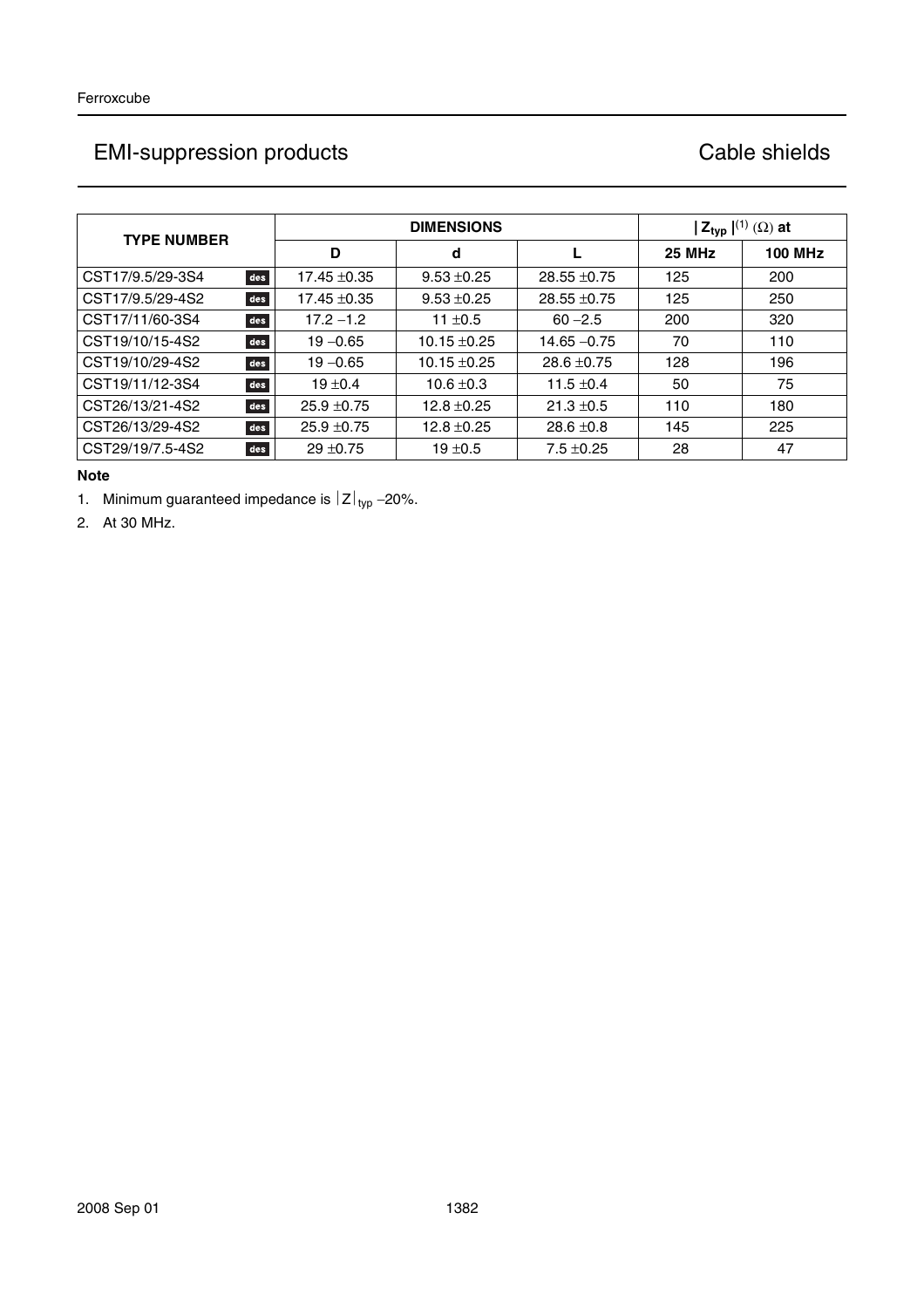# EMI-suppression products Cable shields



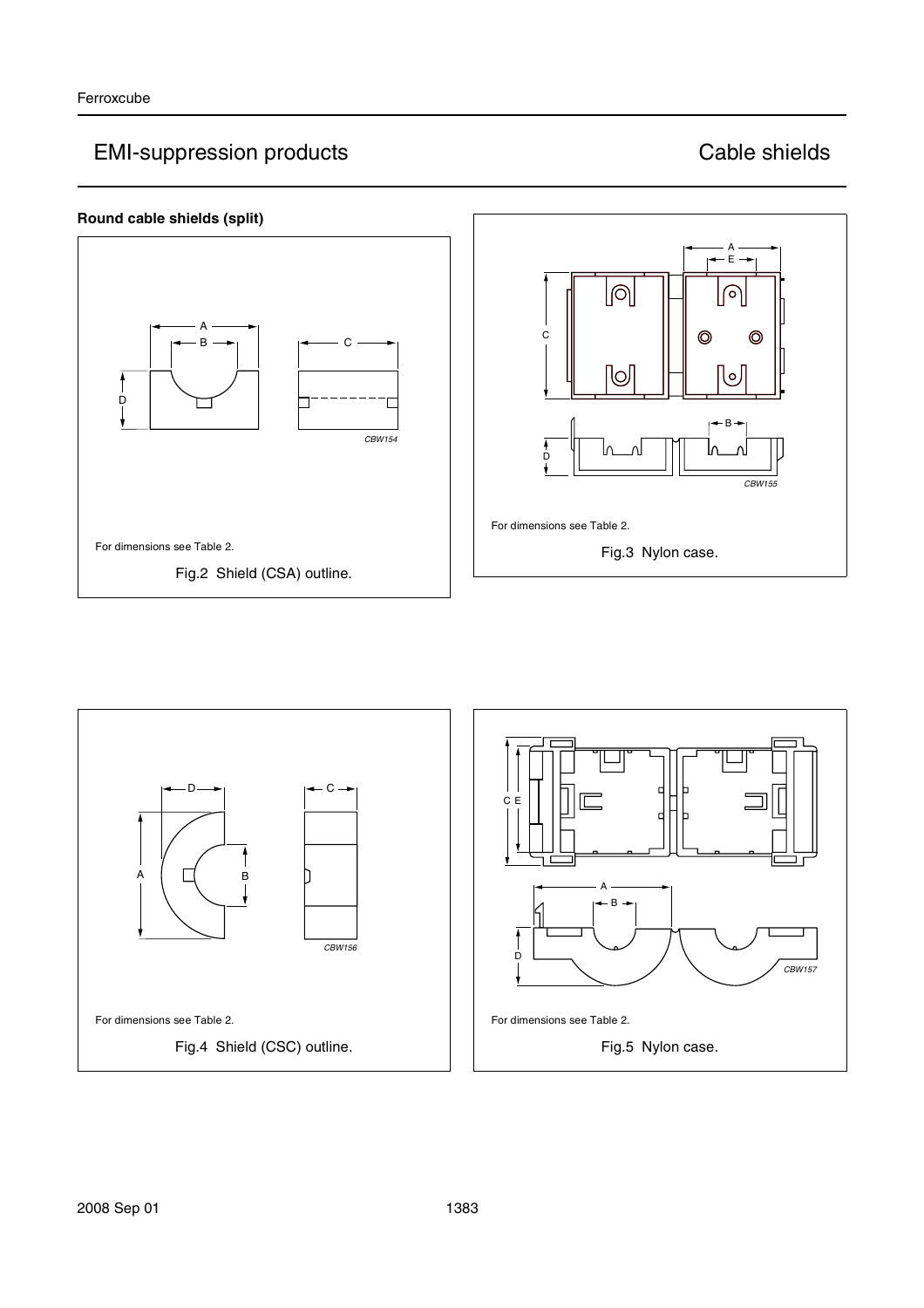### **General data**

| <b>ITEM</b> | <b>SPECIFICATION</b>                                                                                                         |
|-------------|------------------------------------------------------------------------------------------------------------------------------|
|             | Case material   polyamide (PA66), glass reinforced, flame retardant in accordance with "UL94V-0",<br>grade A82, colour black |

## **Table 2** Type numbers, dimensions and parameters; see Figs 2 to 5

| <b>TYPE NUMBER</b>                          |                       |                 | <b>DIMENSIONS</b> |                |                 |      |                          |                |
|---------------------------------------------|-----------------------|-----------------|-------------------|----------------|-----------------|------|--------------------------|----------------|
|                                             | FIG.                  | A               | в                 | C              | D               | E    | 25 MHz                   | <b>100 MHz</b> |
| Round cable shields                         |                       |                 |                   |                |                 |      |                          |                |
| CSA15/7.5/29-4S2                            | 2<br>des              | $15 \pm 0.25$   | $6.6 \pm 0.3$     | $28.6 \pm 0.8$ | $7.5 \pm 0.15$  |      | 165                      | 275            |
| CSA19/9.4/29-4S2                            | des<br>2              | $18.65 \pm 0.4$ | $10.15 \pm 0.3$   | $28.6 \pm 0.8$ | $9.4 \pm 0.15$  |      | 140                      | 225            |
| CSA26/13/29-4S2                             | $\overline{2}$<br>des | $25.9 \pm 0.5$  | $13.05 \pm 0.3$   | $28.6 \pm 0.8$ | $12.8 \pm 0.25$ |      | 155                      | 250            |
| CSC16/7.9/14-4S2                            | 4<br>des              | $15.9 \pm 0.4$  | $7.9 \pm 0.3$     | $14.3 \pm 0.4$ | $7.95 \pm 0.2$  |      | 50                       | 113            |
| Round cable shields in matching nylon cases |                       |                 |                   |                |                 |      |                          |                |
| CSA15/7.5/29-4S2-EN                         | $2 + 3$<br>des        | 17.9            | 7.0               | 32.3           | 9.2             | 9.0  | 165                      | 275            |
| Nylon case                                  | 3                     | 17.9            | 7.0               | 32.3           | 9.2             | 9.0  |                          |                |
| CSA19/9.4/29-4S2-EN                         | $2 + 3$<br>des        | 22.1            | 10.2              | 32.3           | 11.7            | 9.0  | 140                      | 225            |
| Nylon case                                  | 3                     | 22.1            | 10.2              | 32.3           | 11.7            | 9.0  | $\overline{\phantom{0}}$ |                |
| CSA26/13/29-4S2-EN                          | $2 + 3$<br>des        | 29              | 13.4              | 32.5           | 14.8            | 18.0 | 155                      | 250            |
| Nylon case                                  | 3                     | 29              | 13.4              | 32.5           | 14.8            | 18.0 |                          |                |
| CSC16/7.9/14-4S2-EN                         | $4 + 5$<br>des        | 24.7            | 7.6               | 22.8           | 10.2            | 17.8 | 50                       | 113            |
| Nylon case                                  | 5                     | 24.7            | 7.6               | 22.8           | 10.2            | 17.8 |                          |                |

### **Note**

1. Minimum guaranteed impedance is  $|Z|_{\text{typ}}$  –20%.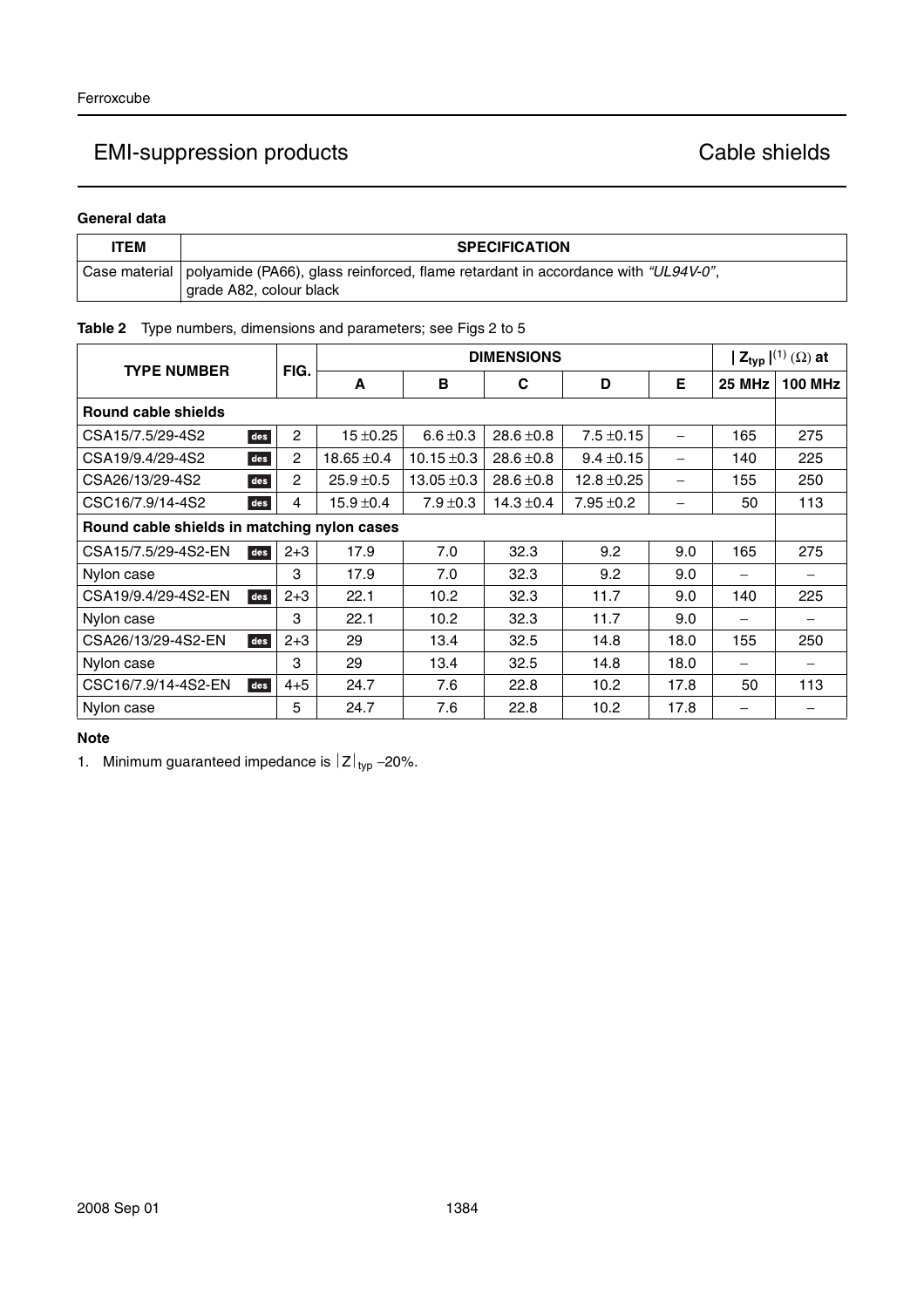# EMI-suppression products **CADI** Cable shields

# **Flat cable shields (split)**

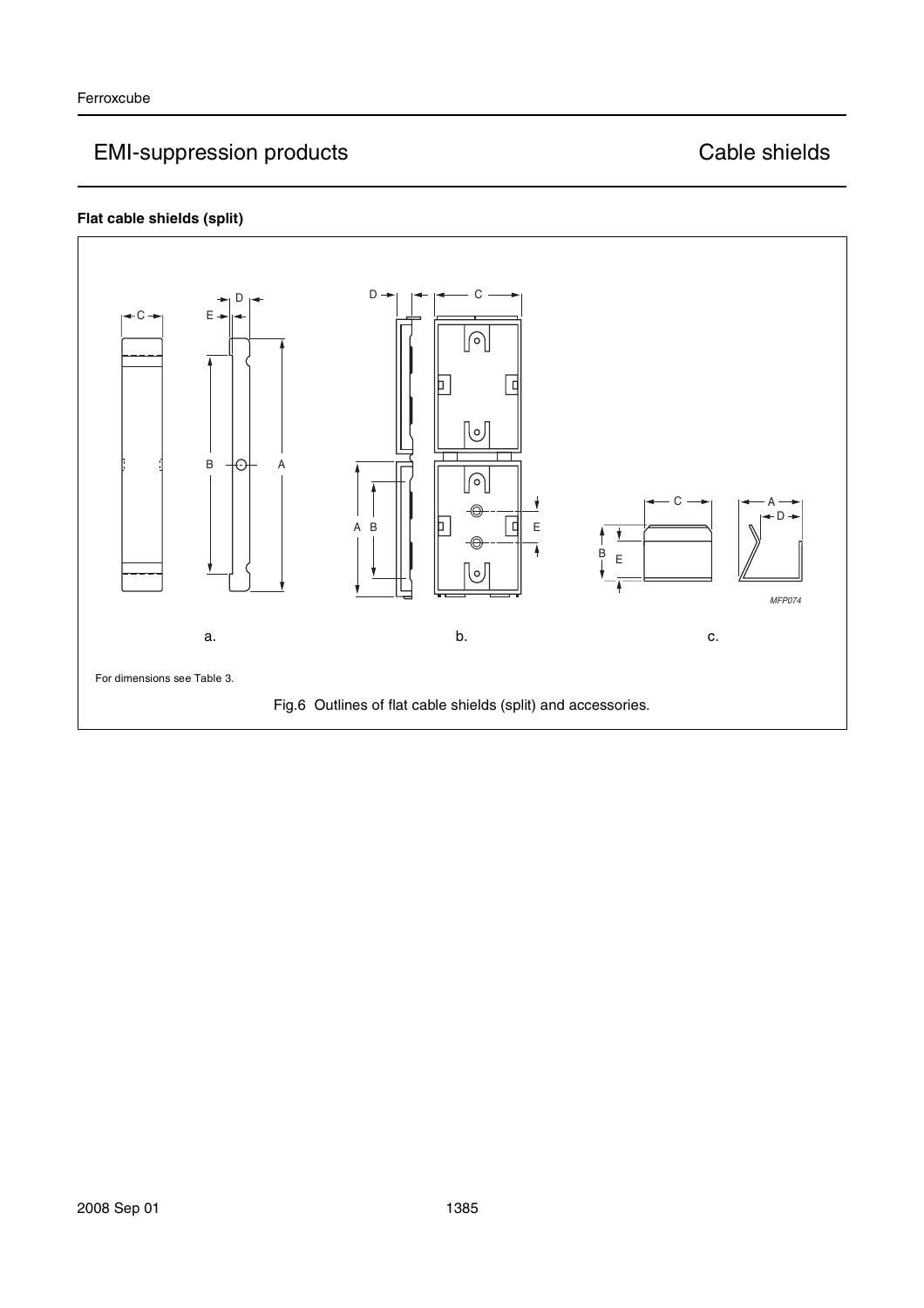### **General data**

| <b>ITEM</b>   | <b>SPECIFICATION</b>                                                                                                         |
|---------------|------------------------------------------------------------------------------------------------------------------------------|
|               | Case material   polyamide (PA66), glass reinforced, flame retardant in accordance with "UL94V-0",<br>grade A82, colour black |
| Clip material | spring steel (0.5 mm), zinc plated                                                                                           |

# **Table 3** Type numbers, dimensions and parameters;

see Fig.6

| <b>TYPE NUMBER</b>                         |                            | FIG.   | <b>DIMENSIONS</b> |                |                |               |              | $ Z_{typ} ^{(1)}(\Omega)$ at |                |
|--------------------------------------------|----------------------------|--------|-------------------|----------------|----------------|---------------|--------------|------------------------------|----------------|
|                                            |                            |        | A                 | в              | C              | D             | Е            | 25 MHz                       | <b>100 MHz</b> |
|                                            | Flat cable shields (split) |        |                   |                |                |               |              |                              |                |
| CSU45/6.4/29-4S2                           | des                        | 6a     | 45.1 ±0.75        | $34.4 \pm 0.7$ | $28.6 \pm 0.7$ | $6.35 + 0.25$ | $0.85 + 0.2$ | 96                           | 225            |
| CSU76/6.4/13-3S4                           | des                        | 6a     | $76.2 \pm 1.5$    | $65.3 \pm 1.3$ | $12.7 \pm 0.4$ | $6.35 + 0.25$ | $0.85 + 0.2$ | 36                           | 110            |
| CSU76/6.4/15-3S4                           | des                        | 6a     | $76.2 \pm 1.5$    | 65.3 $\pm$ 1.3 | $15.0 \pm 0.6$ | $6.35 + 0.25$ | $0.85 + 0.2$ | 50                           | 159            |
| CSU76/6.4/29-4S2                           | des                        | 6a     | $76.2 \pm 1.5$    | $65.3 \pm 1.3$ | $28.6 \pm 0.8$ | $6.35 + 0.25$ | $0.85 + 0.2$ | 75                           | 215            |
| CSU76/6.4/29-3S4                           | des                        | 6a     | $76.2 \pm 1.5$    | $65.3 \pm 1.3$ | $28.6 \pm 0.8$ | $6.35 + 0.25$ | $0.85 + 0.2$ | 70                           | 235            |
| CLI-CSU6.4                                 | des                        | 6c     | 16.1              | 11.0           | 12.7           | 11.4          | 8.0          | $\overline{\phantom{0}}$     |                |
| Flat cable shields in matching nylon cases |                            |        |                   |                |                |               |              |                              |                |
| CSU45/6.4/29-4S2-EN                        | des                        | $6a+b$ | 49.5              | 34.3           | 32.3           | 8.1           | 20           | 96                           | 225            |
| Nylon case                                 |                            | 6b     | 49.5              | 34.3           | 32.3           | 8.1           | 20           |                              |                |
| CSU76/6.4/29-4S2-EN                        | des                        | $6a+b$ | 80.8              | 65.5           | 32.3           | 8.1           | 50.8         | 75                           | 215            |
| Nylon case                                 |                            | 6b     | 80.8              | 65.5           | 32.3           | 8.1           | 50.8         |                              |                |

## **Note**

1. Minimum guaranteed impedance is  $|Z|_{\text{typ}}$  –20%.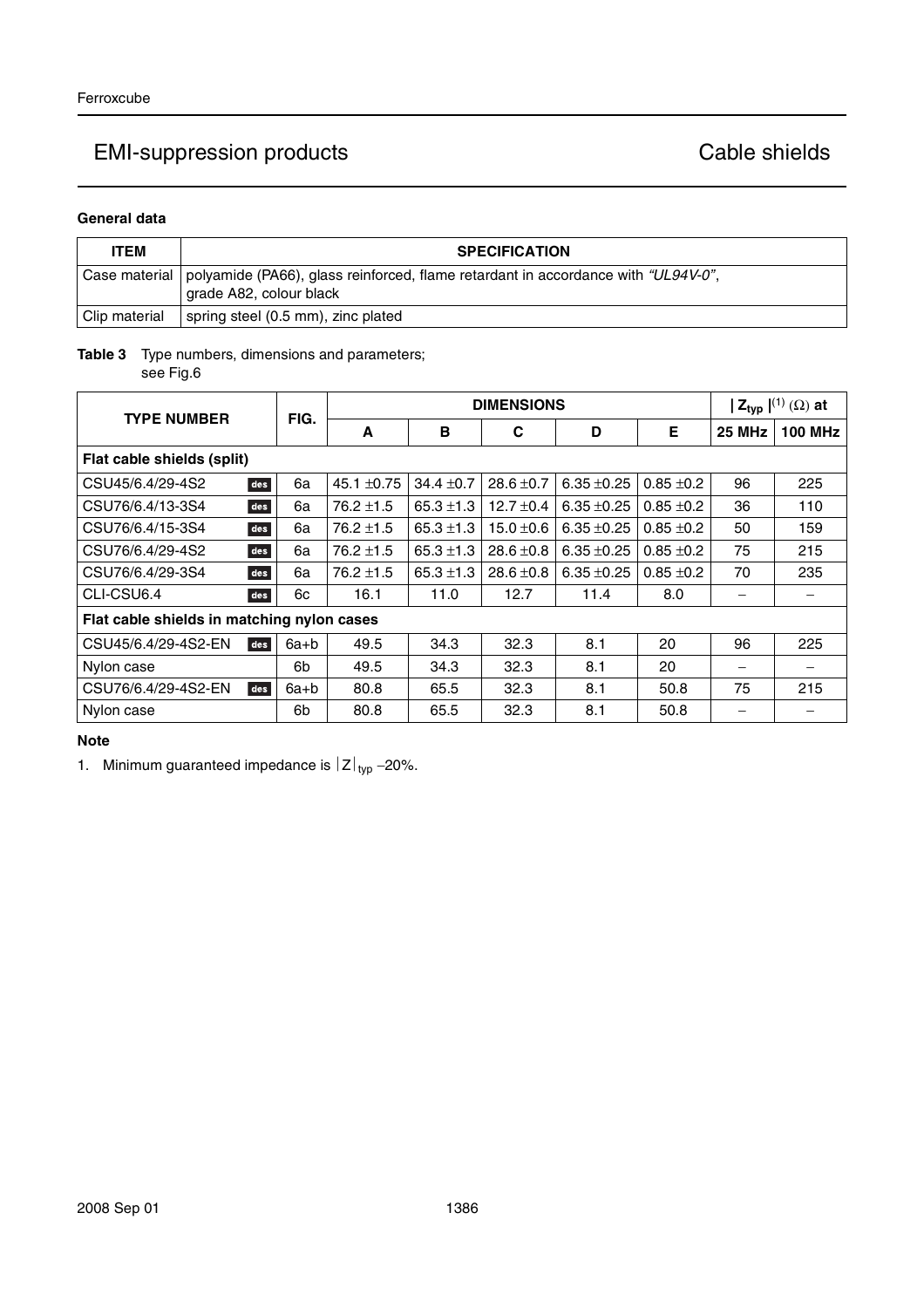## **Flat cable shields**





**Table 4** Type numbers, dimensions and parameters; see Figs 7 and 8

| <b>TYPE NUMBER</b>        |   | <b>DIMENSIONS</b> |                |                                                                                       |                |             | $ \mathsf{Z}_{\mathsf{typ}} ^{(1)}(\Omega)$ at |                |
|---------------------------|---|-------------------|----------------|---------------------------------------------------------------------------------------|----------------|-------------|------------------------------------------------|----------------|
|                           |   | А                 | в              | C                                                                                     | D              |             | 25 MHz                                         | <b>100 MHz</b> |
| <b>Flat cable shields</b> |   |                   |                |                                                                                       |                |             |                                                |                |
| des<br>CSF38/12/25-3S4    |   |                   |                | $38.1 \pm 1.0$   12.1 $\pm 0.35$   25.4 $\pm 0.75$   26.7 $\pm 0.75$   1.9 $\pm 0.35$ |                |             | 110                                            | 215            |
| des<br>CSF38/12/25-3S4-S  | 8 | $38.5 \pm 0.6$    | 12.1 $\pm$ 0.4 | $25.4 \pm 0.8$                                                                        | $26.8 \pm 0.8$ | $1.9 + 0.4$ | 98                                             | 196            |

## **Note**

1. Minimum guaranteed impedance is  $|Z|_{\text{typ}}$  –20%.